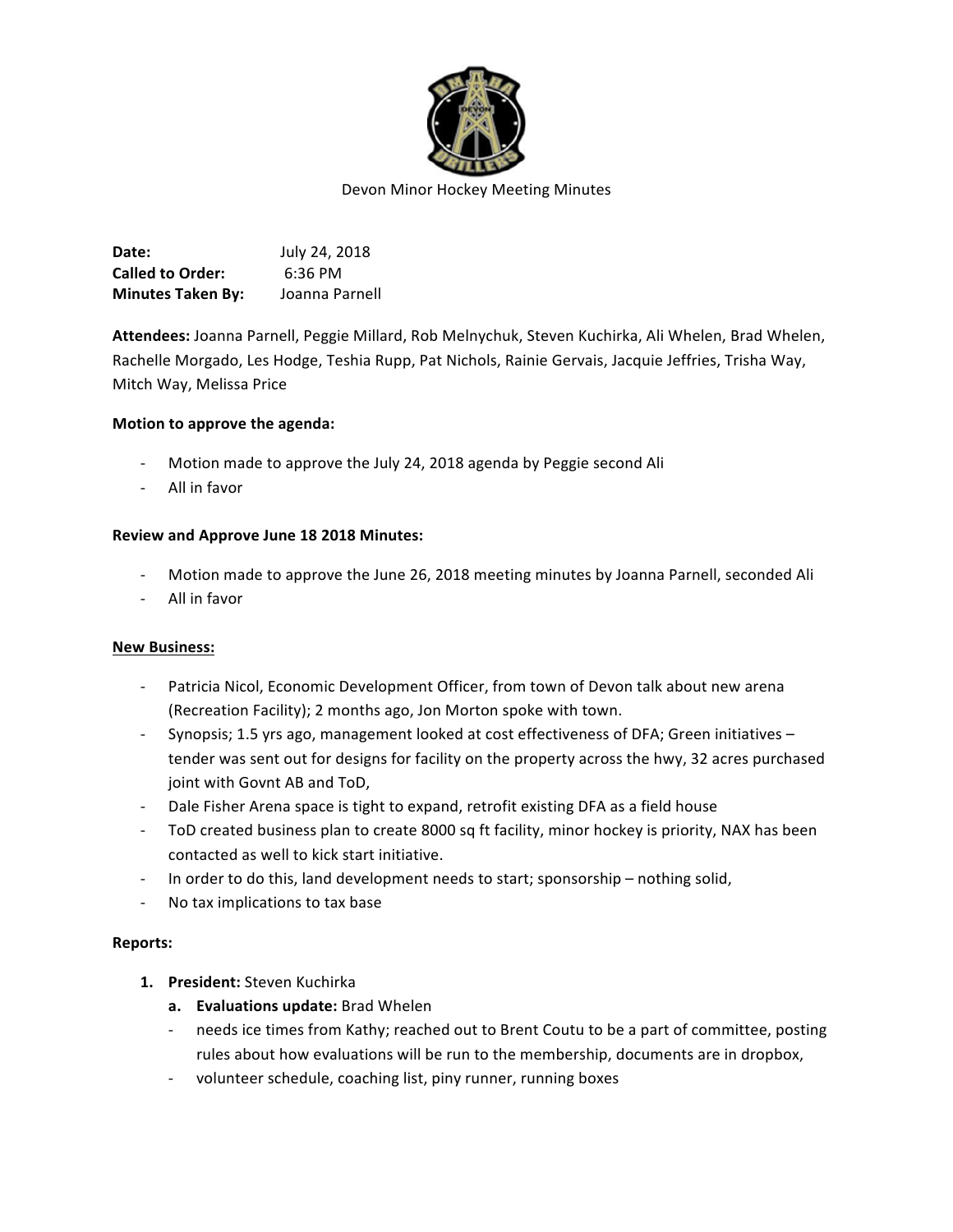

Devon Minor Hockey Meeting Minutes

- meet with Mitch and Adriana next week, have evaluations schedule etc finalized by next Meeting
- **b.** Financial Review done by Raine Gervais and Jacquie Jeffries
	- small recommendation about tracking expenses from tournaments from year to year; how its accounted for recording revenues and expenditures
	- recommendation to document financial decisions in the minutes to reflect our financial position on a monthly basis, opening balance, revenue/expenses, closing balance ie: **opening balance as of (date) \$XXXXXX**

Revenue:

registrations

sponsorships

misc

Expenses:

Wages paid put (ref, treasurer, ice coord, ref assignor, ref in chief, etc...) Reimbursed expenses (summary)

Ice costs 

# **Closing balance as of (date) \$XXXXXX**

- create a yearly budget for operating and for fundraising
- review honorariums yearly and document in the minutes how much \$, frequency, what was paid out as well as phone/internet costs with a motion and vote for approval
- **c.** Movement of players from level to level
	- Motion to adopt the proposed changes made by Steven Kuchirka, Rachelle seconded
	- All in favour
- **2. Vice President:** Ali Whelen
- **3. Past President:** Jonathon Morton not in attendance
- **4. Treasurer:** Melissa Price
	- Expenses to accounting firm matrix \$6195
	- Ramp licensing fees \$455.70
	- Recommendations for benevolent funds max of \$250; criteria apply for kidsport or jumpstart program if accepted first, provide documents to prove acceptance; Joanna to develop or plan benevolent fund wording criteria for receiving etc...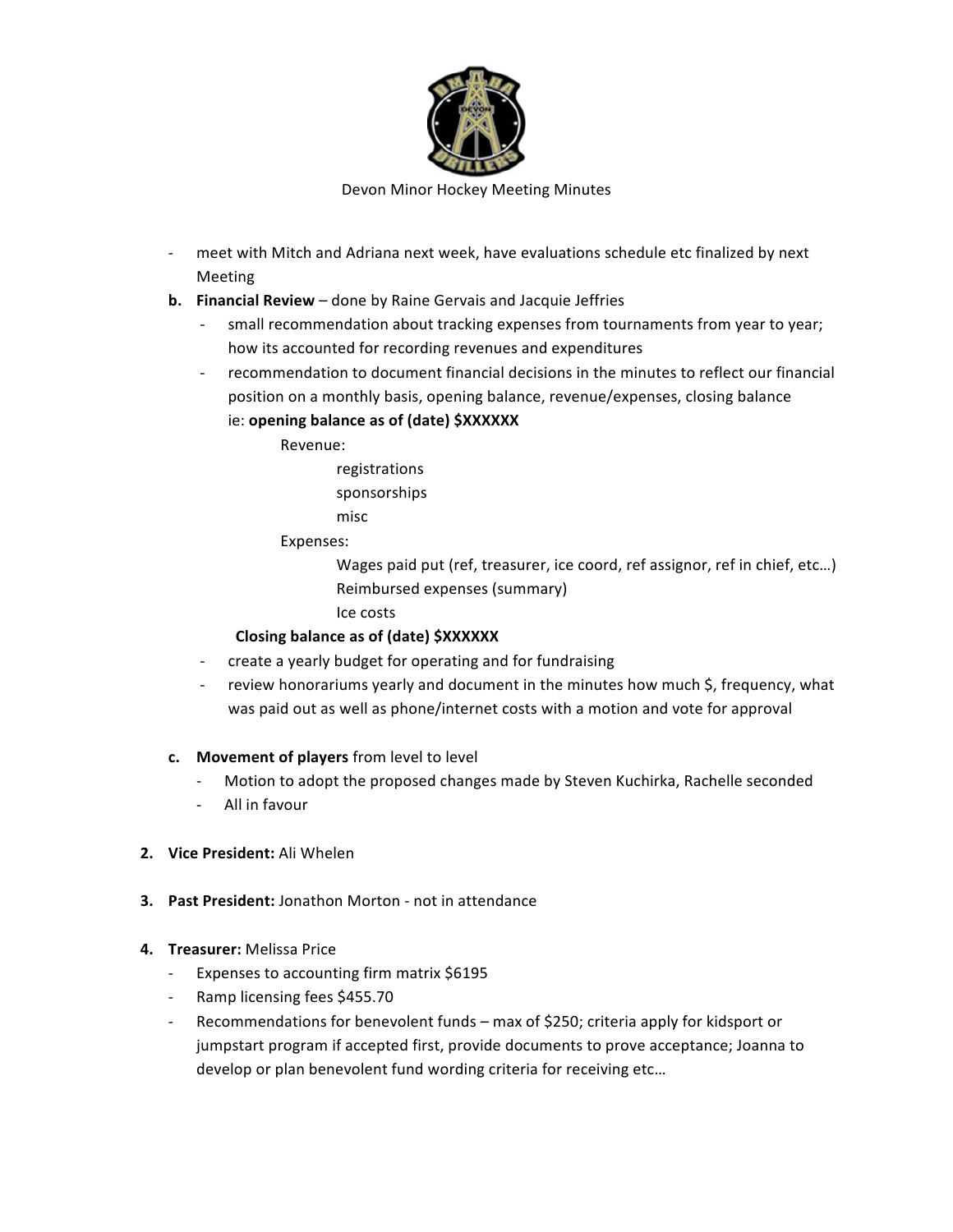

- Honorariums: treasurer and registrar, ref in chief, time frame of payment (ie Sept-March), \$50 to registrar for phone/data bill - Tabled to next meeting

## **5.** Secretary: Joanna Parnell

- Will look into wording for the benevolent fund and the process in which to garner access
- **6.** Coach Director: Rob Melnychuk
	- Has receive 8 emails for head coach, some from individuals, Bret Waters who is no longer in DMHA have approached Rob to coach; number of applications at this time are 1-IP, 1-A, 3-PW, 2-B, 0-M,
	- Interviews to happen before August  $10^{th}$
	- Committee is Coach's director, President, Vice, maybe Evaluations chair

### **7.** Registrar: Rachelle Morgado

- Registration totals so far  $-$  207, down by 40 so far
	- $\text{IP} 13 \left( \frac{2014}{1} = 1; \frac{2013}{12} = 12 \right)$
	- $-$  Novice  $-$  33 (2011 = 16; 2010 = 17)
	- $-$  Atom  $-$  47 (2009 = 18; 2008 = 29)
	- $-$  PeeWee 43 (2007 = 28; 2006 = 29)
	- $-$  Bantam 34 (2005 = 19; 2004 = 15)
	- Midget 37 (2003 = 16, 2002 = 13; 2001 = 8; 12-13 release waivers have been submitted)
- **8.** Referee in Chief: Cole Matwichuk not in attendance
- **9.** Level Director: Steve Benson not in attendance

### 10. Fundraising Director: Peggie Melnychuk

- Met with Chelsey had a zip drive with information;
- If we go with travel vouchers (done two years now), need to get moving with it now;
- Steve Benson to talk to Devon Dealership about donation/sponsor a prize, Social media call out for ideas for prize items, teams named on RAMP for the sponsorship on name bars tabled until Steve Benson is back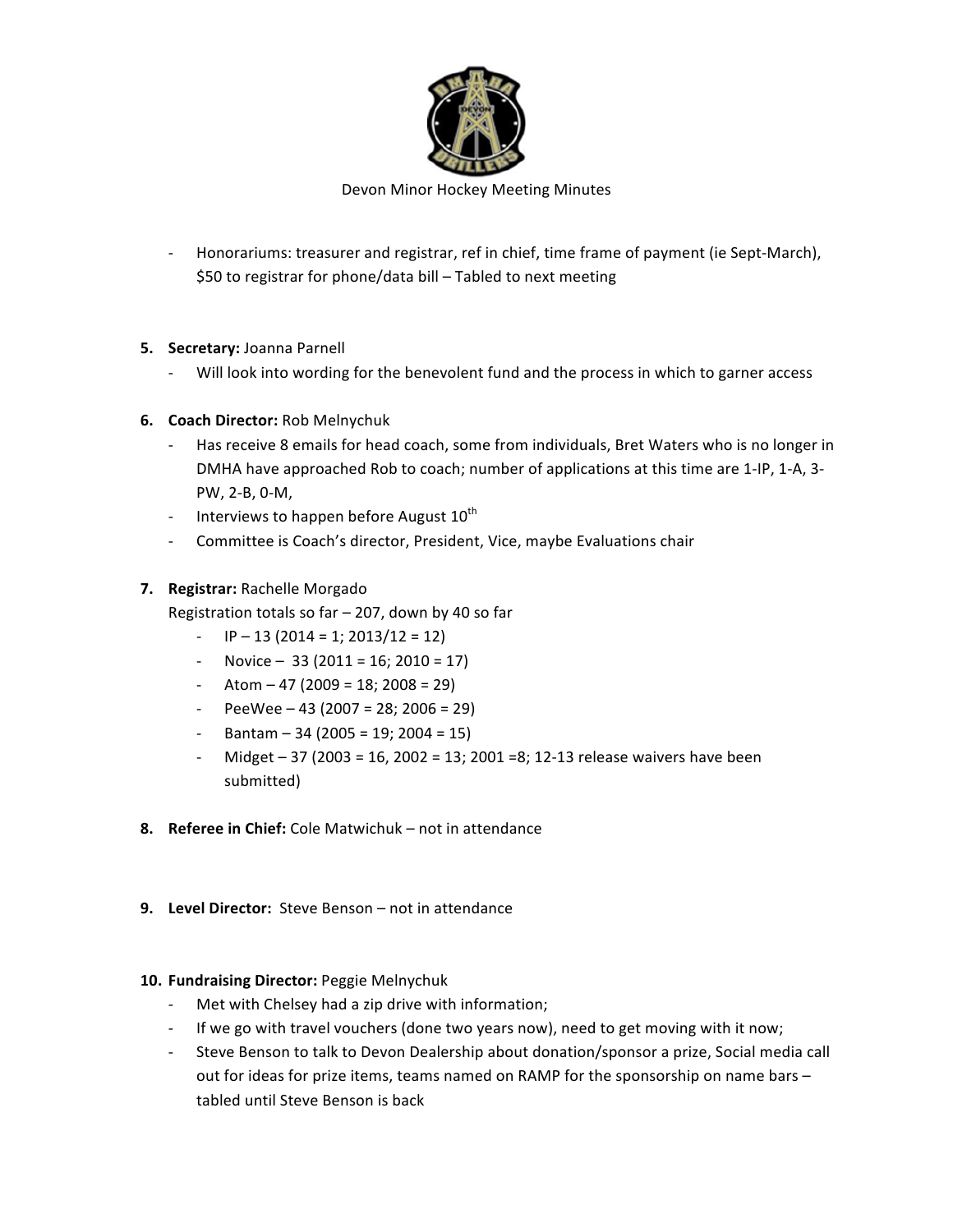

- DMHA dance idea discussed
- $-$  Oilers 50/50
- Casino night above and beyond travel voucher Rachelle will get some details

### 11. League Representative: Les Hodge

- 400 stickers \$88 banner \$160 from Brandx.ca \$224 was donated from Devon Christian School; Motion made to approve and purchase helmet stickers and banner from donation made by Les Hodge, seconded by Joanna
- Nothing from NIX about tiering for the year as a starting point; set up by July 25 2017, needs to get done before next meeting in August
- Reach out to Drew Hiltz about timeline
- 12. Referee Assignor: Brandy Fisher not in attendance
- 13. Ice Coordinator: Kathy Morton not in attendance, sent report in via email, Rachelle Morgado reporting in lieu
	- Added blackout date December 31, 2018
	- Ice user meeting went well, all blackout dates and tournament dates were passed along, Barons gave out dates for their tryouts/exhibition/league games and playoff dates
	- NAX is looking for 4 game dates for showcase games, DMHA will work with them throughout the season to accommodate
	- Figure skating carnival is March 16, 2019, will work together to see if some Friday nights can be used for tournaments
	- Earlier ice times on Mondays and Wednesdays until October 12, and Tuesdays 20 minutes earlier for the season
	- Moving forward, has gotten town approval will only have to provide 5 day's notice for ice returns during playoffs only
	- Will start to work on the schedule for the season
	- Needs proposed tiering to start the schedule

### 14. **Equipment Manager:** Trisha Way

- Got a key given to her from Wayne Wolfe. Is thinking about getting a new key cut
- Has not yet gone in to take stock of jerseys in room. Will take stock of the pinys.

### 15. AA Representative: Jonathon Morton - not in attendance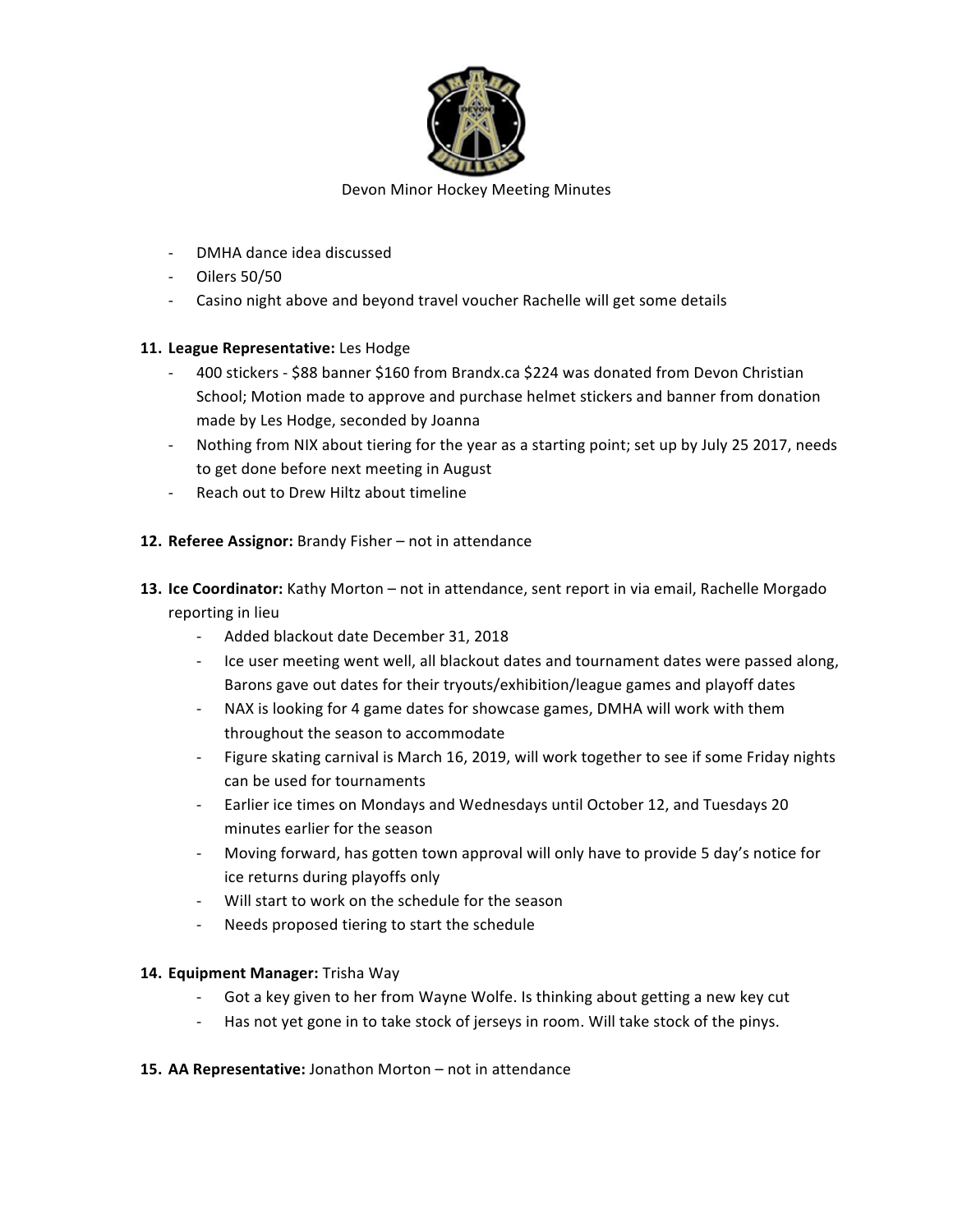

## **16. Evaluations Committee:**

Adrianna, Brent Coutu, Ali Whelan, Steven

## 17. Website Coordinator: Natasha Kuchirka – not in attendance

Add on the RAMP site that respect in sports guidelines have changed and now needs to be updated every 4 years past 2012, email out that this needs to be completed before evaluation start in September

# **18. Level Coordinators:** TBD

**Teshia Rupp** report on Novice Major/Minor program

- Hockey Canada is making major changes to the novice program across Canada, many provinces have already implemented changes, will provide a provide a program that will be most effective and successful within the community
- moving forward work with other small communities to provide fun games that are engaging and successful for all children
- Major novice will be for children born in the year 2010 and will follow the full ice interlock league as in the past
- 2 major teams that will evaluate in September and tiered within the interlock, two teams dependent on registration numbers
- Minor program will consist or the 2011 children and follow the new guidelines set out by Hockey Canada
	- $\circ$  Blue pucks required, half ice dividers
	- $\circ$  No score keeping or score sheets
	- $\circ$  Game times depend on ice slot and availability; warm-up is 3-5 minutes, games can be 2 25-minute halves or what ice slot is available
	- $\circ$  Shoot out at the end of game if ice time is available and coaches agree, each team member has a chance to shoot on the goalie
	- $\circ$  Games will be 4 on 4 with a goalie, depending on numbers, may be 3 on 3
	- $\circ$  Novice Minors will be split into two teams each playing at either sides of ice and will try to match games with opposing teams of similar abilities
	- $\circ$  No face offs; one face off will be at the beginning of the game
	- $\circ$  Penalties as taken off the Hockey Canada Website
	- $\circ$  Tournaments options are minor has own tourney the same weekend as IP as they will need the ice dividers, Novice Major have own tournament over 2 days